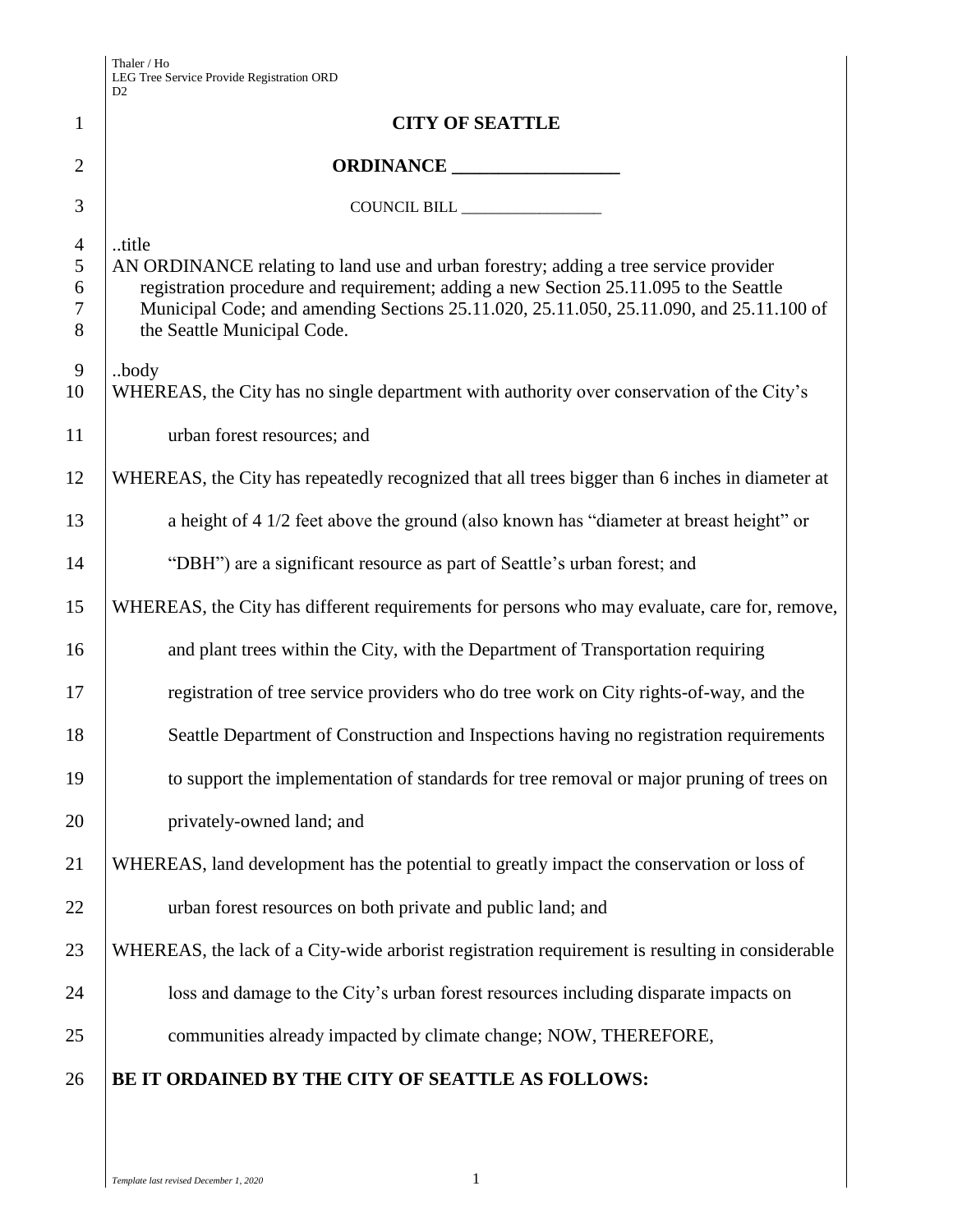Section 1. The City Council finds and declares that:

2 A. City Comprehensive Plan Policy EN 1.2 calls for an "increase [of] citywide tree canopy coverage to 30 percent by 2037 and to 40 percent over time."

 B. The current condition of Seattle's urban forest reflects a history of environmental injustice with disparate climate change impacts and other harmful public health outcomes (Benz and Burney (July 2021), "Widespread Race and Class Disparities in Surface Urban Heat Extremes Across the United States" (https://doi.org/10.1029/2021EF002016); Hoffman, et al. 8 (January 2020), "The Effects of Historical Housing Policies on Resident Exposure to Intra-Urban Heat: A Study of 108 US Urban Areas (https://doi.org/10.3390/cli8010012), Wolf, et al. (2020) "Urban Trees and Human Health: A Scoping Review (https://www.mdpi.com/1660- 4601/17/12/4371)).

 C. The City is experiencing numerous losses of significant trees and areas of its urban forest canopy, both through the land subdivision and development permitting processes and through legal and illegal removal of large significant and exceptional trees (2016 Seattle Tree Canopy Assessment; 2017 Tree Regulations Research Project; May 12, 2021 letter from Urban Forestry Commission to the Director of the Seattle Department of Construction and Inspections).

 D. City registration and regulation of persons and entities who are empowered to significantly impact Seattle's urban forest would result in more accurate evaluations and consideration of the health and protection of the City's urban forest resources.

 E. A City requirement that registered arborists be involved in the land subdivision and development processes would further the policies of Seattle Municipal Code Sections 23.22.054 22 and 23.24.040 that developments be "designed to maximize the retention of existing trees."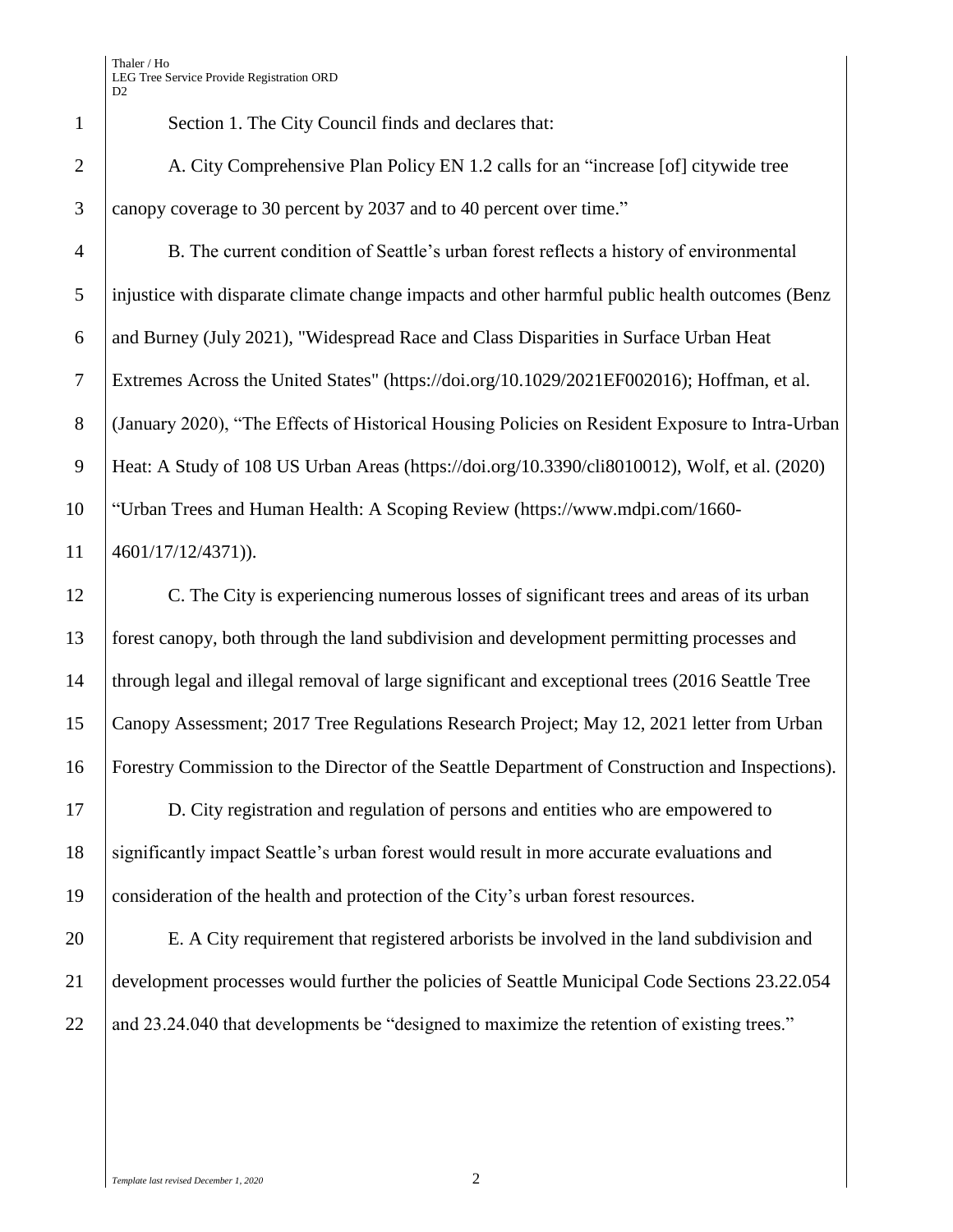| $\mathbf{1}$   | F. City-required registration and regulation of arborists is likely to result in fewer            |  |
|----------------|---------------------------------------------------------------------------------------------------|--|
| $\mathbf{2}$   | incidents of illegal tree removal.                                                                |  |
| 3              | Section 2. A new Section 25.11.095 is added to the Seattle Municipal Code as follows:             |  |
| $\overline{4}$ | 25.11.095 Tree service provider registration                                                      |  |
| 5              | A. Applicability                                                                                  |  |
| 6              | 1. This Section 25.11.095 establishes a public registration system for tree service               |  |
| $\tau$         | providers operating within Seattle.                                                               |  |
| 8              | 2. Within 120 days of the effective date of this ordinance, the Director shall                    |  |
| 9              | establish a tree service provider registration application process and public registry. Starting  |  |
| 10             | November 10, 2022, after the Director has established the application process and public          |  |
| 11             | registry, no tree service provider may conduct commercial tree work unless it is listed on the    |  |
| 12             | City's tree service provider public registry. The Director may promulgate rules as needed to      |  |
| 13             | support administration of the application process and public registry.                            |  |
| 14             | 3. Any commercial tree work must be done by a registered tree service provider.                   |  |
| 15             | 4. This Section 25.11.095 does not regulate commercial tree work under the                        |  |
| 16             | jurisdiction and oversight of the Department of Transportation, the Seattle Parks and Recreation  |  |
| 17             | Department, the Department of Finance and Administrative Services, Seattle Public Utilities, or   |  |
| 18             | the City Light Department.                                                                        |  |
| 19             | B. Tree service provider registration required. A tree service provider must be registered        |  |
| 20             | by the Director before it may conduct commercial tree work unless otherwise provided in           |  |
| 21             | subsection 25.11.095.A. A tree service provider registration shall be valid for one year from the |  |
| 22             | date of issuance. The Director shall publish a registry of registered tree service providers on a |  |
| 23             | City web page available to the public. Registered tree service providers are required to renew    |  |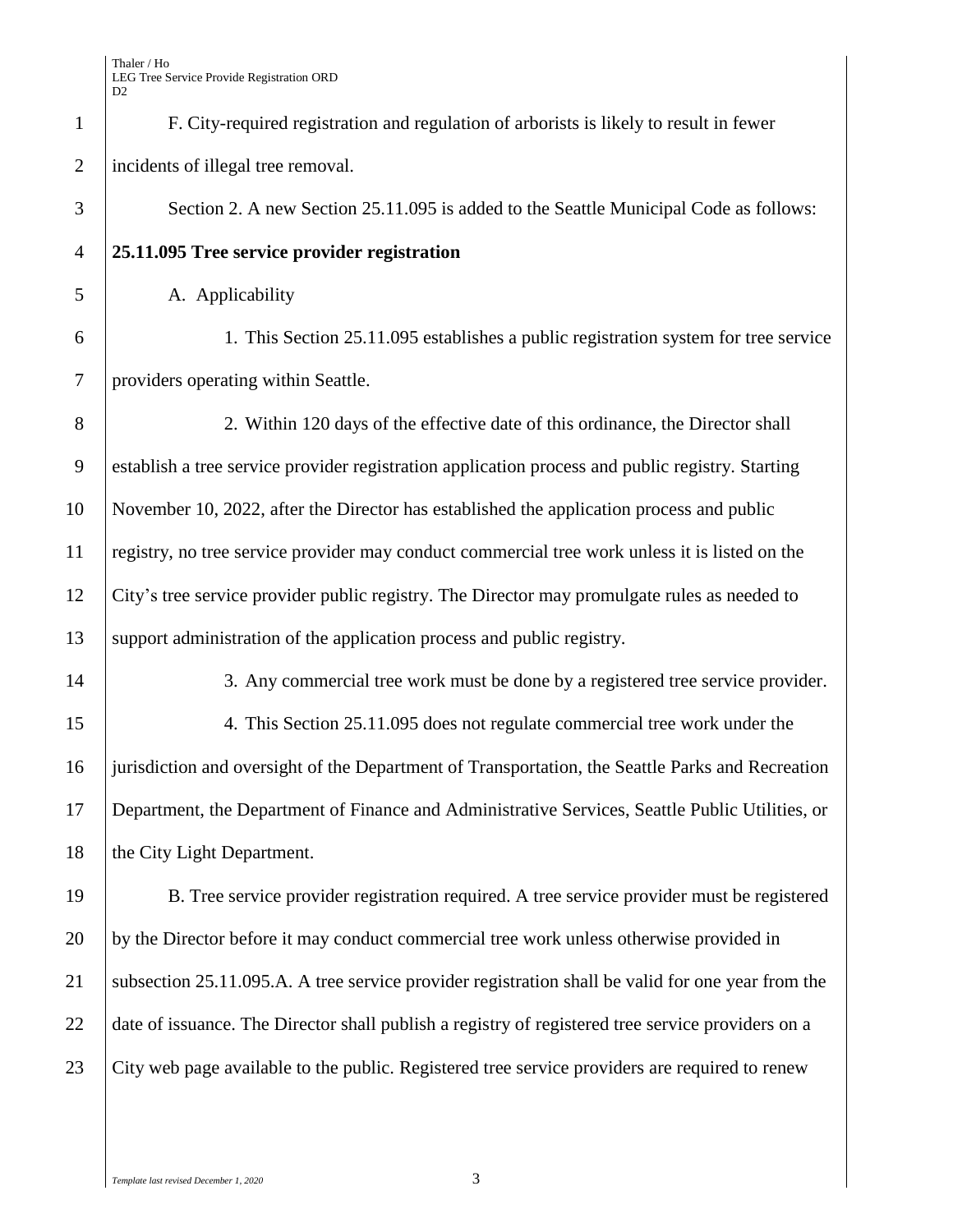Thaler / Ho LEG Tree Service Provide Registration ORD D2

| $\mathbf{1}$   | their registration annually. Annual registration renewals shall require submittal to the Director of |  |
|----------------|------------------------------------------------------------------------------------------------------|--|
| $\overline{2}$ | documentation of continued compliance with this Chapter 25.11, provided that renewal may be          |  |
| 3              | denied pursuant to any rules administering this Section 25.11.095 or as provided in Section          |  |
| $\overline{4}$ | 25.11.100. A tree service provider registration shall be issued by the Director to each applicant    |  |
| 5              | meeting the following requirements:                                                                  |  |
| 6              | 1. Possesses a current and valid Seattle business license;                                           |  |
| 7              | 2. Has at least one employee or a person on retainer who is a currently                              |  |
| 8              | credentialed International Society of Arboriculture (ISA) certified arborist trained and             |  |
| 9              | knowledgeable to conduct work in compliance with American National Standards Institute               |  |
| 10             | (ANSI) Standard A-300 or its successor standard;                                                     |  |
| 11             | 3. Acknowledges in writing knowledge of City codes applicable to commercial                          |  |
| 12             | tree work;                                                                                           |  |
| 13             | 4. Is not currently under suspension from registration under Section 25.11.100 and                   |  |
| 14             | does not have any outstanding fines or penalties related to commercial tree work activities owed     |  |
| 15             | to The City of Seattle;                                                                              |  |
| 16             | 5. Possesses a current and valid Washington State contractor registration under                      |  |
| 17             | chapter 18.27 RCW; and                                                                               |  |
| 18             | 6. Possesses a current certificate of insurance with an amount of insurance                          |  |
| 19             | coverage determined by the Director.                                                                 |  |
| 20             | C. Tree service provider activities                                                                  |  |
| 21             | 1. A registered tree service provider shall comply with the following public notice                  |  |
| 22             | requirements prior to conducting commercial tree work that involves major pruning or removal         |  |
| 23             | of trees larger than 6 inches DBH:                                                                   |  |
|                |                                                                                                      |  |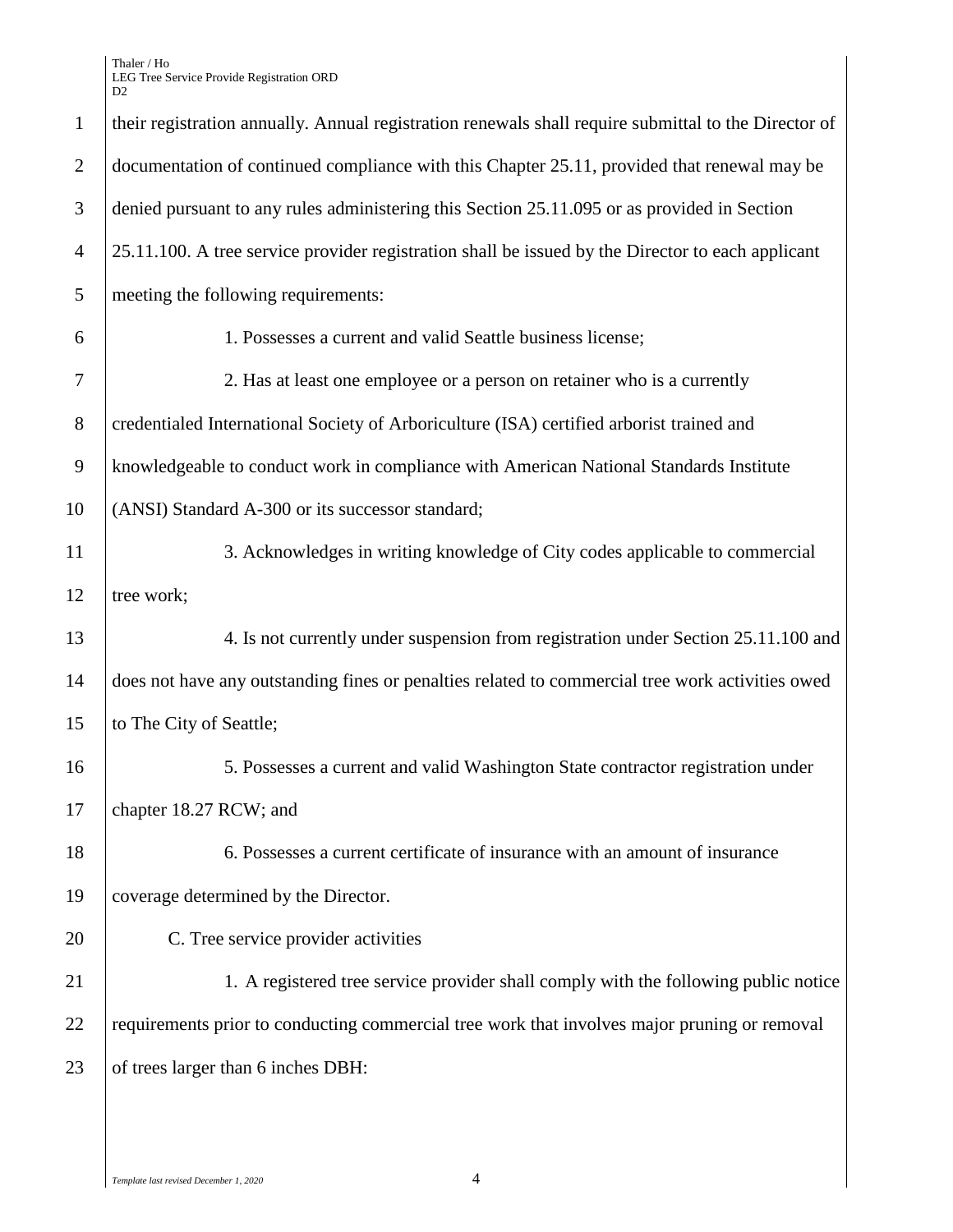| $\mathbf{1}$   | a. Provide the registered tree service provider's hiring entity with a notice                       |
|----------------|-----------------------------------------------------------------------------------------------------|
| $\overline{2}$ | that the hiring entity must post in a safe location at or adjacent to the commercial tree work site |
| 3              | in a manner clearly visible from the public right-of-way at least three business days in advance of |
| $\overline{4}$ | the commercial tree work.                                                                           |
| 5              | b. The notice shall:                                                                                |
| 6              | 1) Include a brief description of the commercial tree work the                                      |
| $\tau$         | registered tree service provider will be conducting that exceeds normal and routine pruning         |
| 8              | operations and maintenance or that involves removal of any trees 6 inches or greater diameter at    |
| 9              | breast height and identifies whether said tree meets the City's definition of exceptional;          |
| 10             | 2) Provide a copy of the tree service provider's registration; and                                  |
| 11             | 3) Indicate whether a permit is required for the commercial tree                                    |
| 12             | work. If a permit is required, provide a copy of the permit.                                        |
| 13             | 2. A registered tree service provider is responsible for complying with best                        |
| 14             | practices applicable to the particular commercial tree work for which they are retained,            |
| 15             | including:                                                                                          |
| 16             | a. Determination of the commercial tree work needed to justify removal or                           |
| 17             | pruning outside of the routine pruning operations and maintenance in order to meet the              |
| 18             | objectives of the hiring entity; and                                                                |
| 19             | b. Maintaining adequate supervisory control over workers conducting                                 |
| 20             | commercial tree work under their direct supervision.                                                |
| 21             | 3. If a registered tree service provider is proposing to remove or conduct major                    |
| 22             | pruning on a tree based on it being a hazardous tree, the following requirements apply:             |
|                |                                                                                                     |
|                |                                                                                                     |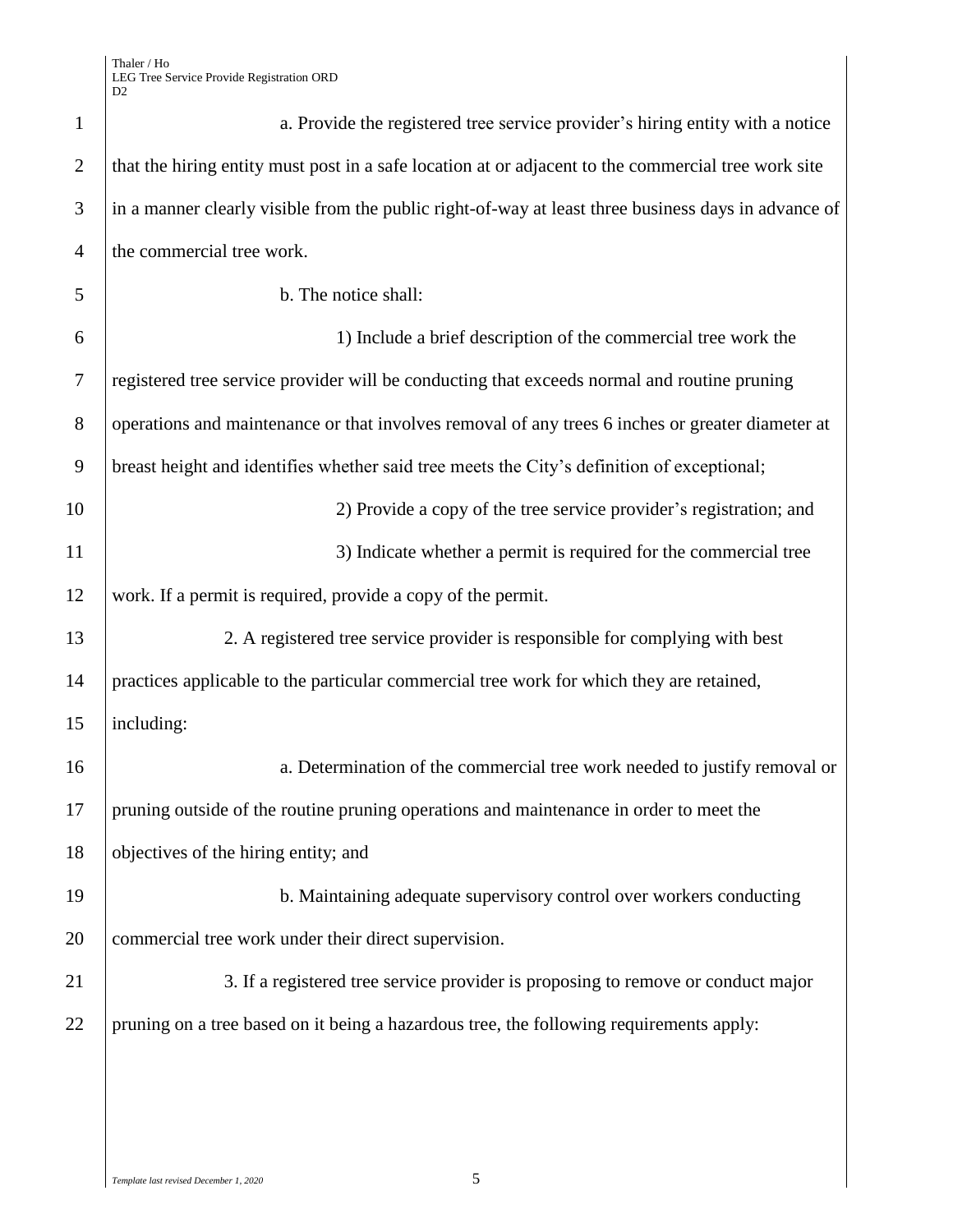| $\mathbf{1}$   | a. The registered tree service provider applying for the hazardous tree                                |
|----------------|--------------------------------------------------------------------------------------------------------|
| $\mathbf{2}$   | removal permit must either have an employee or a person on retainer who is currently                   |
| 3              | credentialed with an ISA Tree Risk Assessment Qualification;                                           |
| $\overline{4}$ | b. The registered tree service provider must submit documents as required                              |
| 5              | by the Director, including a brief report that summarizes the factors contributing to the tree's risk  |
| 6              | rating. This report should include information on the overall health of the tree, the dimensions       |
| $\tau$         | and structure of the tree, and analysis of potential targets should it or major parts of it fall. When |
| 8              | deemed necessary by the Director, the report should also include analyses of tissue samples to         |
| 9              | confirm disease or other issues concerning whether the tree poses a hazard to property or human        |
| 10             | safety;                                                                                                |
| 11             | c. If the tree does not meet the City's definition of exceptional, the                                 |
| 12             | registered tree service provider that submits the hazardous tree removal permit application may        |
| 13             | also perform the removal or major pruning of the tree; and                                             |
| 14             | d. If the tree meets the City's definition of exceptional, the registered tree                         |
| 15             | service provider shall engage another registered tree service provider to independently assess the     |
| 16             | tree and submit the application for its removal. The registered tree service provider that submits     |
| 17             | the application must be different from the registered tree service provider that will perform the      |
| 18             | removal or major pruning of the tree.                                                                  |
| 19             | Section 3. Section 25.11.020 of the Seattle Municipal Code, last amended by Ordinance                  |
| 20             | 124919, is amended as follows:                                                                         |
| 21             | 25.11.020 Definitions                                                                                  |
| 22             | "Commercial tree work" means any of the following actions conducted within the City of                 |
| 23             | Seattle in exchange for financial compensation: major pruning as defined in Section 15.02.046;         |
|                |                                                                                                        |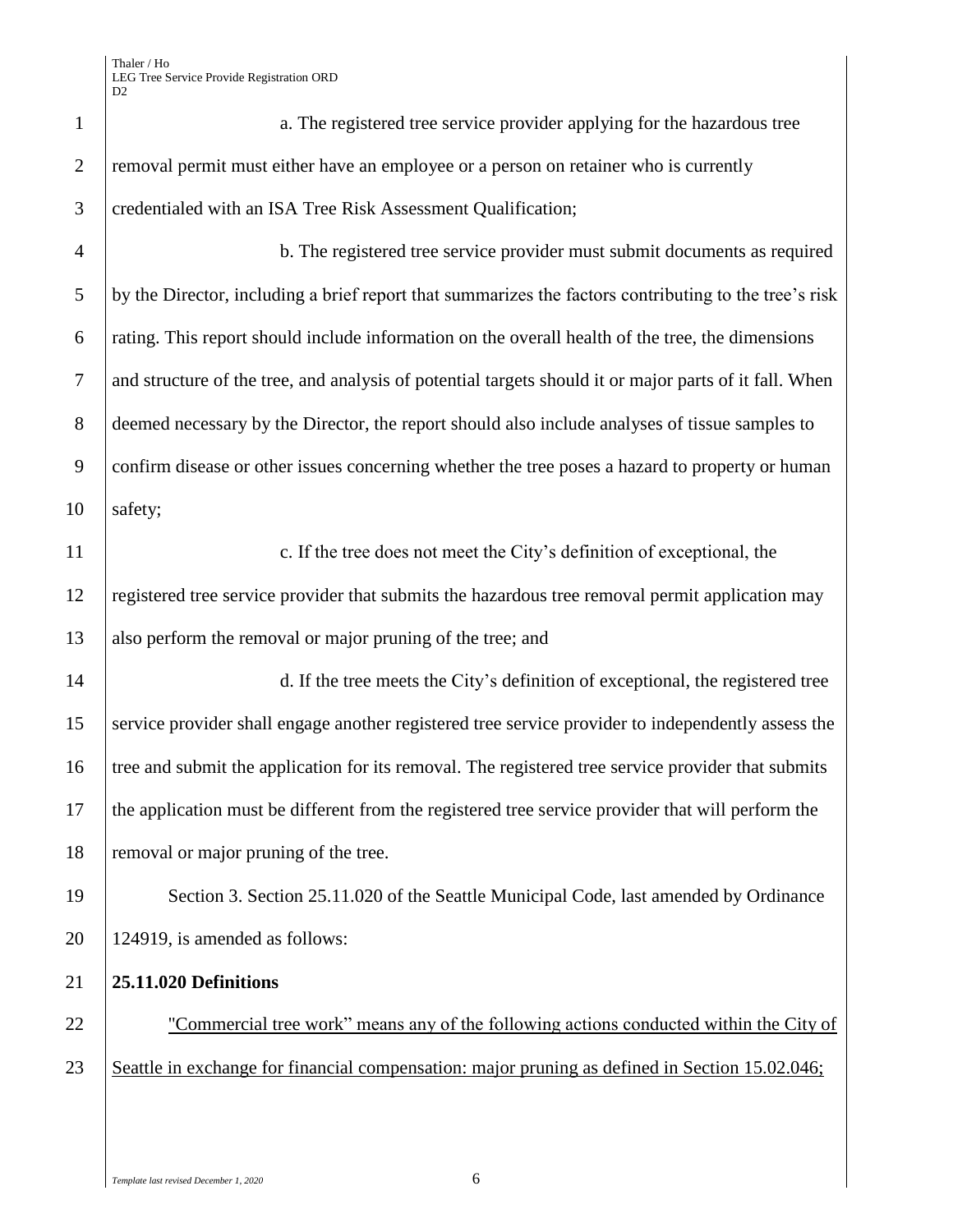| $\mathbf{1}$   | removal of trees larger than 6 inches DBH; and the assessment of the health or hazard risk of       |
|----------------|-----------------------------------------------------------------------------------------------------|
| $\overline{2}$ | trees larger than 6 inches DBH. Normal and routine pruning operations that do not meet the          |
| 3              | definition of major pruning are not commercial tree work.                                           |
| $\overline{4}$ | "Diameter at breast height" or "DBH" means the diameter of a tree trunk measured at 4.5             |
| 5              | feet above ground. Diameter at breast height is equivalent to "diameter at standard height" or      |
| 6              | "DSH."                                                                                              |
| 7              | * * *                                                                                               |
| 8              | "Tree removal" means removal of a tree(s) or vegetation, through either direct or indirect          |
| 9              | actions including, but not limited to, clearing, topping or cutting, causing irreversible damage to |
| 10             | roots or trunks; poisoning; destroying the structural integrity; and/or any filling, excavation,    |
| 11             | grading, or trenching in the dripline area of a tree which has the potential to cause irreversible  |
| 12             | damage to the tree, or relocation of an existing tree to a new planting location.                   |
| 13             | "Tree service provider" means any person or entity engaged in commercial tree work.                 |
| 14             | * * *                                                                                               |
| 15             | Section 4. Section 25.11.050 of the Seattle Municipal Code, last amended by Ordinance               |
| 16             | 124919, is amended as follows:                                                                      |
| 17             | 25.11.050 General ((Provisions)) provisions for exceptional tree determination and tree             |
| 18             | protection area delineation in Single-family, Residential Small Lot, Lowrise, Midrise, and          |
| 19             | Commercial zones $((.)$                                                                             |
| 20             | A. Exceptional trees and potential exceptional trees shall be identified on site plans and          |
| 21             | exceptional tree status shall be determined by the Director according to standards promulgated      |
| 22             | by the Seattle Department of Construction and Inspections.                                          |
|                |                                                                                                     |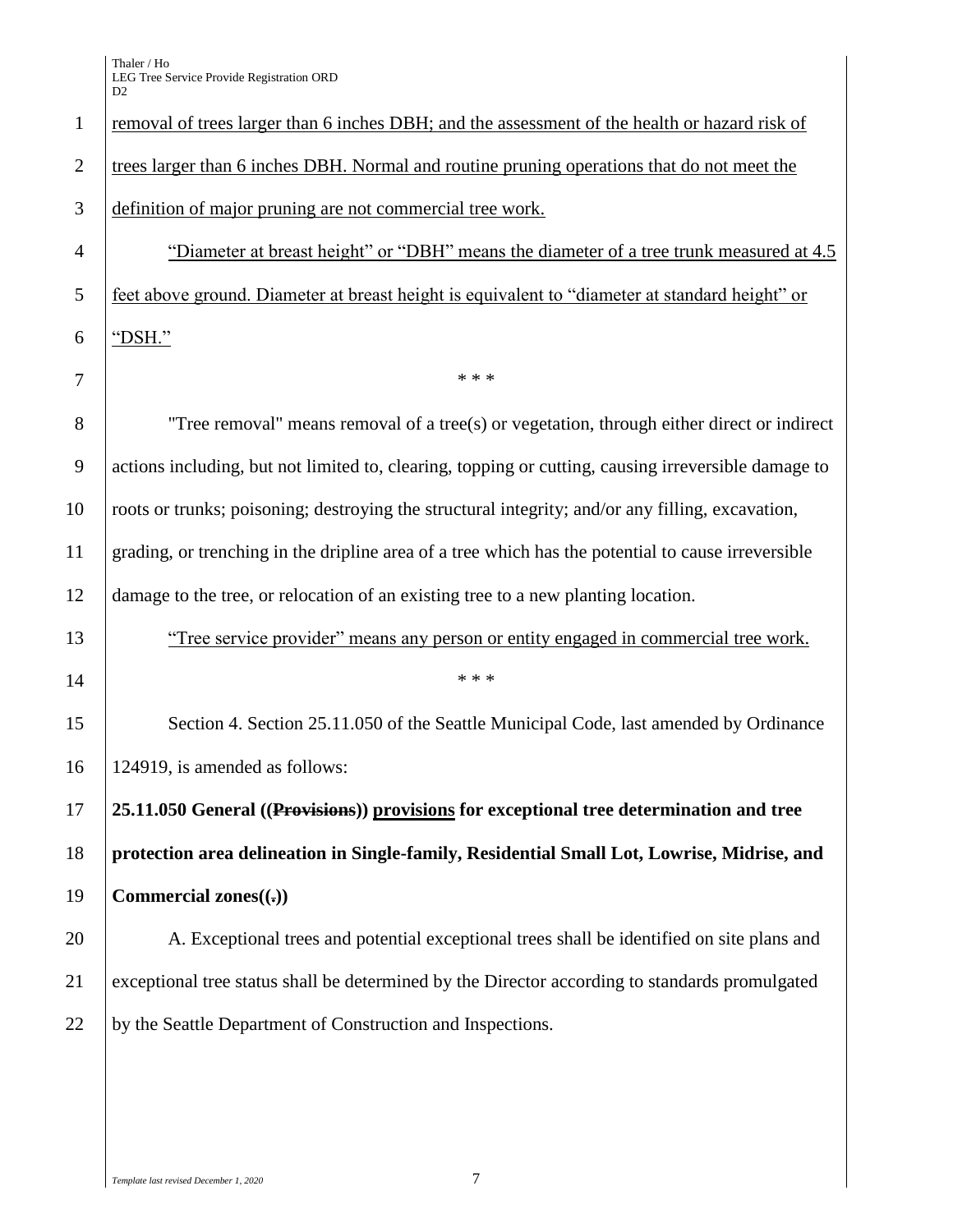Thaler / Ho LEG Tree Service Provide Registration ORD D<sub>2</sub>

1 B. Tree protection areas for exceptional trees shall be identified on  $site((s))$  plans. 2 Applicants seeking development standard waivers to protect other trees greater than  $((two$  $\left( \begin{array}{c} 3 \\ \end{array} \right)$  (i))2((i))) feet in diameter measured ((four and one-half ())4.5((i))) feet above the ground shall also 4 indicate tree protection areas on site plans. The basic tree protection area shall be the area within 5 the drip line of the tree. The tree protection area may be reduced if approved by the Director  $6$  according to a plan prepared by a ((tree care professional)) registered tree service provider. Such 7 reduction shall be limited to  $((one-third))$  1/3 of the area within the outer half of the area within 8 the drip line. In no case shall the reduction occur within the inner root zone. In addition, the 9 Director may establish conditions for protecting the tree during construction within the feeder 10 | root zone. (See Exhibit 25.11.050 B.)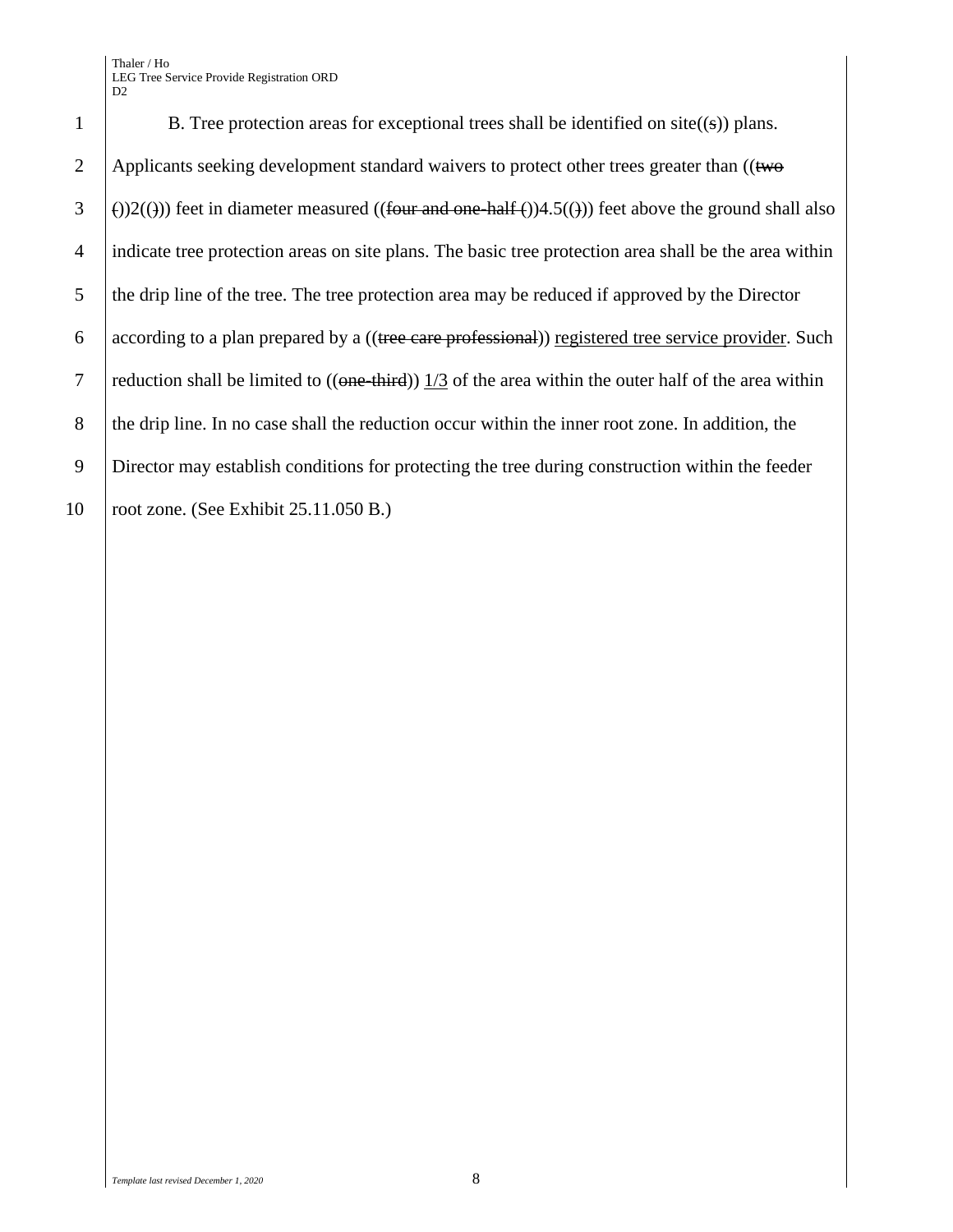Thaler / Ho LEG Tree Service Provide Registration ORD D<sub>2</sub>



1

2 Exhibit 25.11.050 B

3 C. If development standards have been modified according to the provisions of this 4 ((chapter)) Chapter 25.11 to avoid development within a designated tree protection area, that 5 area shall remain undeveloped for the remainder of the life of the building, and a permanent

*Template last revised December 1, 2020* 9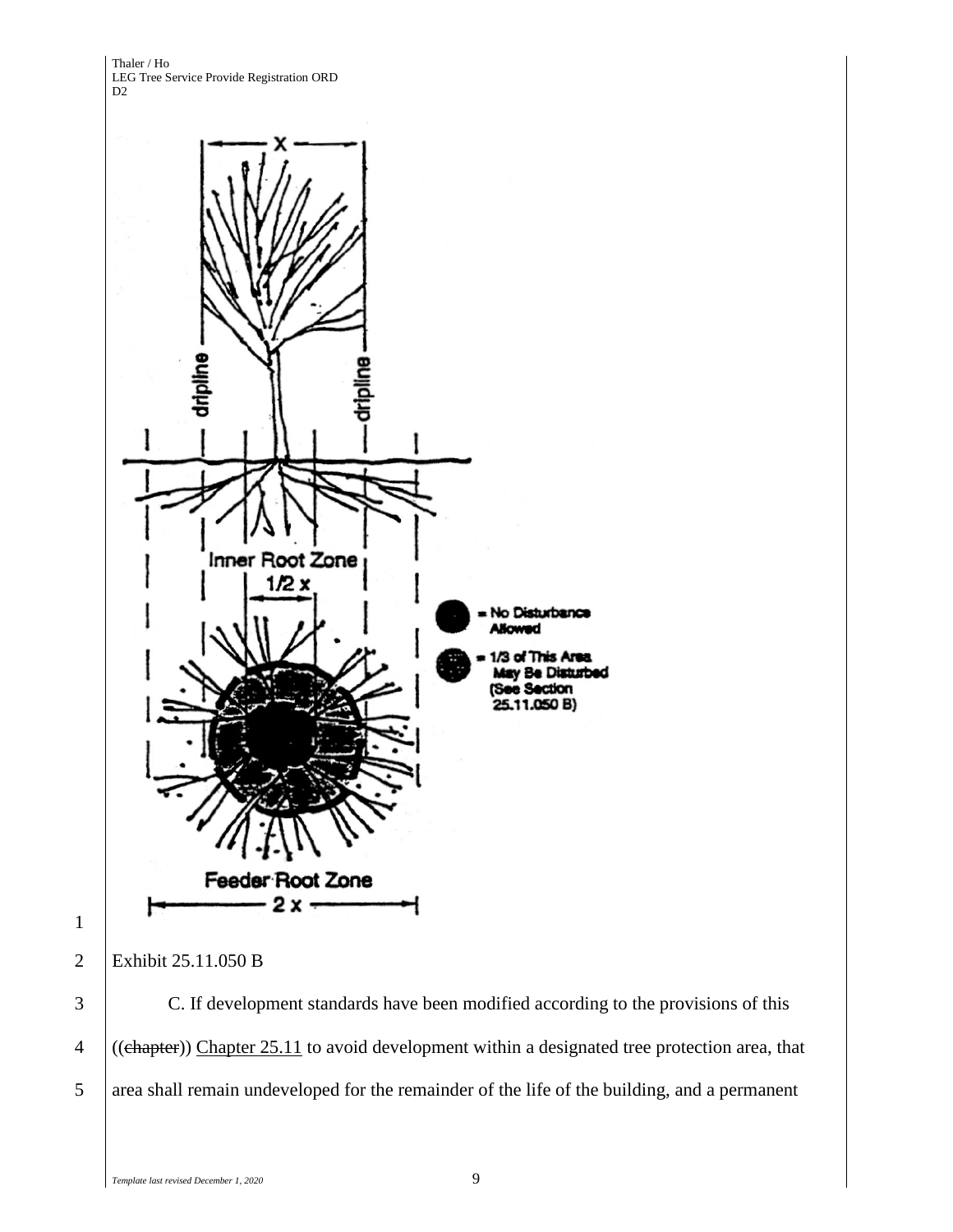Thaler / Ho LEG Tree Service Provide Registration ORD D2

| $\mathbf{1}$   | covenant stating this requirement shall be recorded in the King County ((Office of Records and          |
|----------------|---------------------------------------------------------------------------------------------------------|
| $\overline{2}$ | Elections)) Recorder's Office.                                                                          |
| 3              | D. The Director may require a tree protection report by a ((tree care professional that))               |
| $\overline{4}$ | registered tree service provider who provides the following information:                                |
| 5              | 1. Tree evaluation with respect to its general health, damage, danger of falling,                       |
| 6              | proximity to existing or proposed structures, and/or utility services;                                  |
| 7              | 2. Evaluation of the anticipated effects of proposed construction on the viability                      |
| 8              | of the tree;                                                                                            |
| 9              | 3. A hazardous tree assessment, if applicable;                                                          |
| 10             | 4. Plans for supervising( $\left(\frac{1}{2}\right)$ ) and/or monitoring implementation of any required |
| 11             | tree protection or replacement measures; and                                                            |
| 12             | 5. Plans for conducting post-construction site inspection and evaluation.                               |
| 13             | E. The Director may condition Master Use Permits or Building Permits to include                         |
| 14             | measures to protect tree(s) during construction, including within the feeder root zone.                 |
| 15             | Section 5. Section 25.11.090 of the Seattle Municipal Code, enacted by Ordinance                        |
| 16             | 120410, is amended as follows:                                                                          |
| 17             | 25.11.090 Tree replacement and site restoration( $\left( \cdot \right)$ )                               |
| 18             | A. Each exceptional tree and tree over $((\text{two-}())2(())$ feet in diameter that is removed in      |
| 19             | association with development in all zones shall be replaced by one or more new trees, the size          |
| 20             | and species of which shall be determined by the Director; the tree replacement required shall be        |
| 21             | designed to result, upon maturity, in a canopy cover that is at least equal to the canopy cover         |
| 22             | prior to tree removal. Preference shall be given to on-site replacement. When on-site replacement       |
|                |                                                                                                         |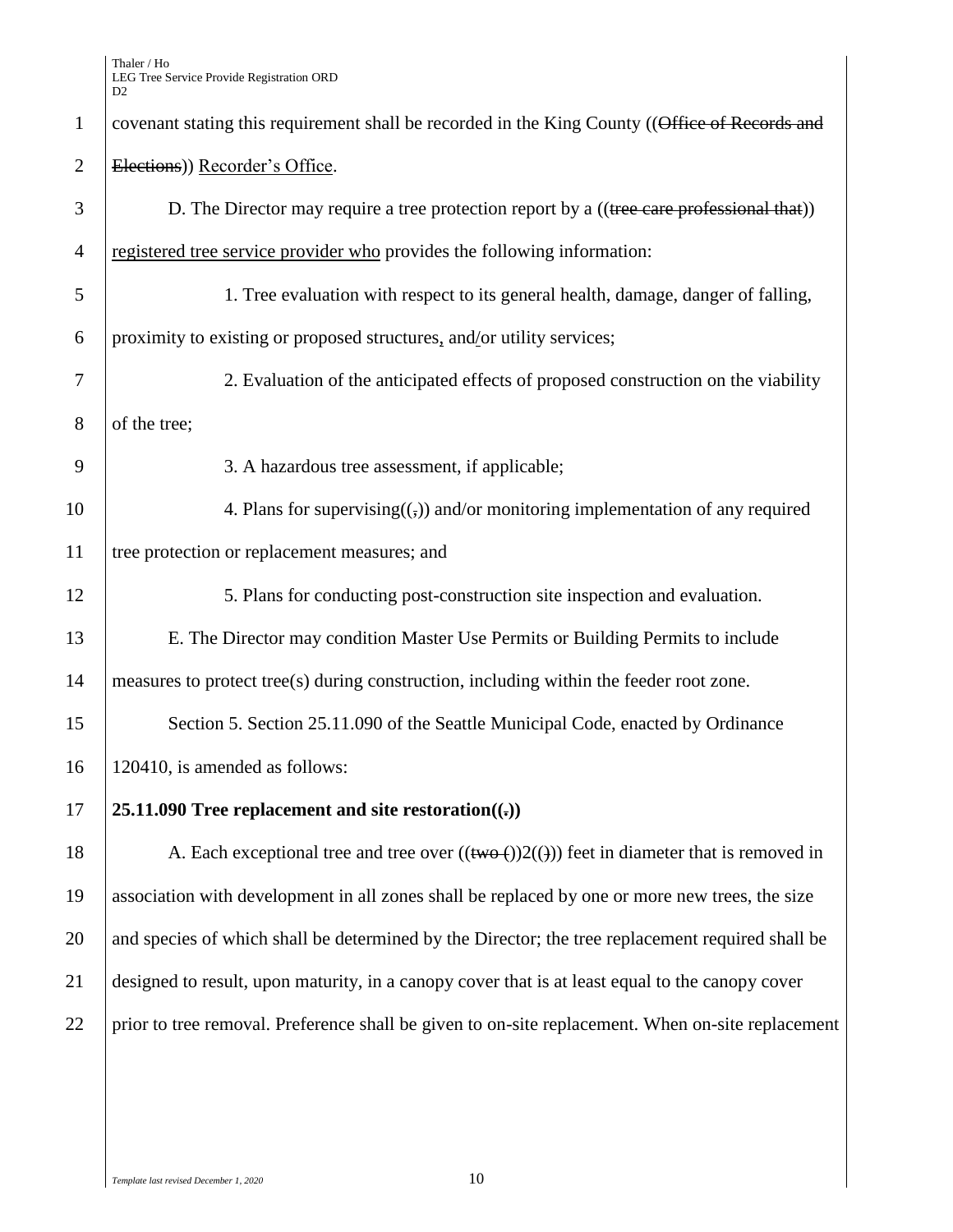| $\mathbf{1}$   | cannot be achieved, or is not appropriate as determined by the Director, preference for off-site       |
|----------------|--------------------------------------------------------------------------------------------------------|
| $\mathfrak{2}$ | replacement shall be on public property.                                                               |
| 3              | B. No tree replacement is required if the $((4))$ tree is: (1) hazardous, dead, diseased,              |
| $\overline{4}$ | injured, or in a declining condition with no reasonable assurance of regaining vigor as                |
| 5              | determined by a ((tree care professional,)) registered tree service provider; or $(2)$ ((the tree is)) |
| 6              | proposed to be relocated to another suitable planting site as approved by the Director.                |
| $\tau$         | Section 6. Subsection 25.11.100.A of the Seattle Municipal Code, which section was last                |
| $8\,$          | amended by Ordinance 123633, is amended as follows:                                                    |
| 9              | 25.11.100 Enforcement and penalties $((.)$                                                             |
| 10             | A. Authority $((.)$                                                                                    |
| 11             | 1. The Director shall have authority to enforce the provisions of this ((chapter))                     |
| 12             | Chapter 25.11, to issue permits, impose conditions and establish penalties for violations of           |
| 13             | applicable law or rules by registered tree service providers, ((and)) establish administrative         |
| 14             | procedures and guidelines, conduct inspections, and prepare the forms and publish Director's           |
| 15             | Rules that may be necessary to carry out the purposes of this ((chapter)) Chapter 25.11.               |
| 16             | 2. The Director shall remove a registered tree service provider from the public                        |
| 17             | registry for a period of one year after that registered tree service provider has been issued two      |
| 18             | notices of violation. Following the one-year removal period, the tree service provider may             |
| 19             | submit an application to be added to the public registry.                                              |
| 20             | * * *                                                                                                  |
| 21             | Section 7. The provisions of this ordinance are separate and severable. The invalidity of              |
| 22             | any clause, sentence, paragraph, subdivision, section, or portion of this ordinance, or the            |
|                |                                                                                                        |
|                |                                                                                                        |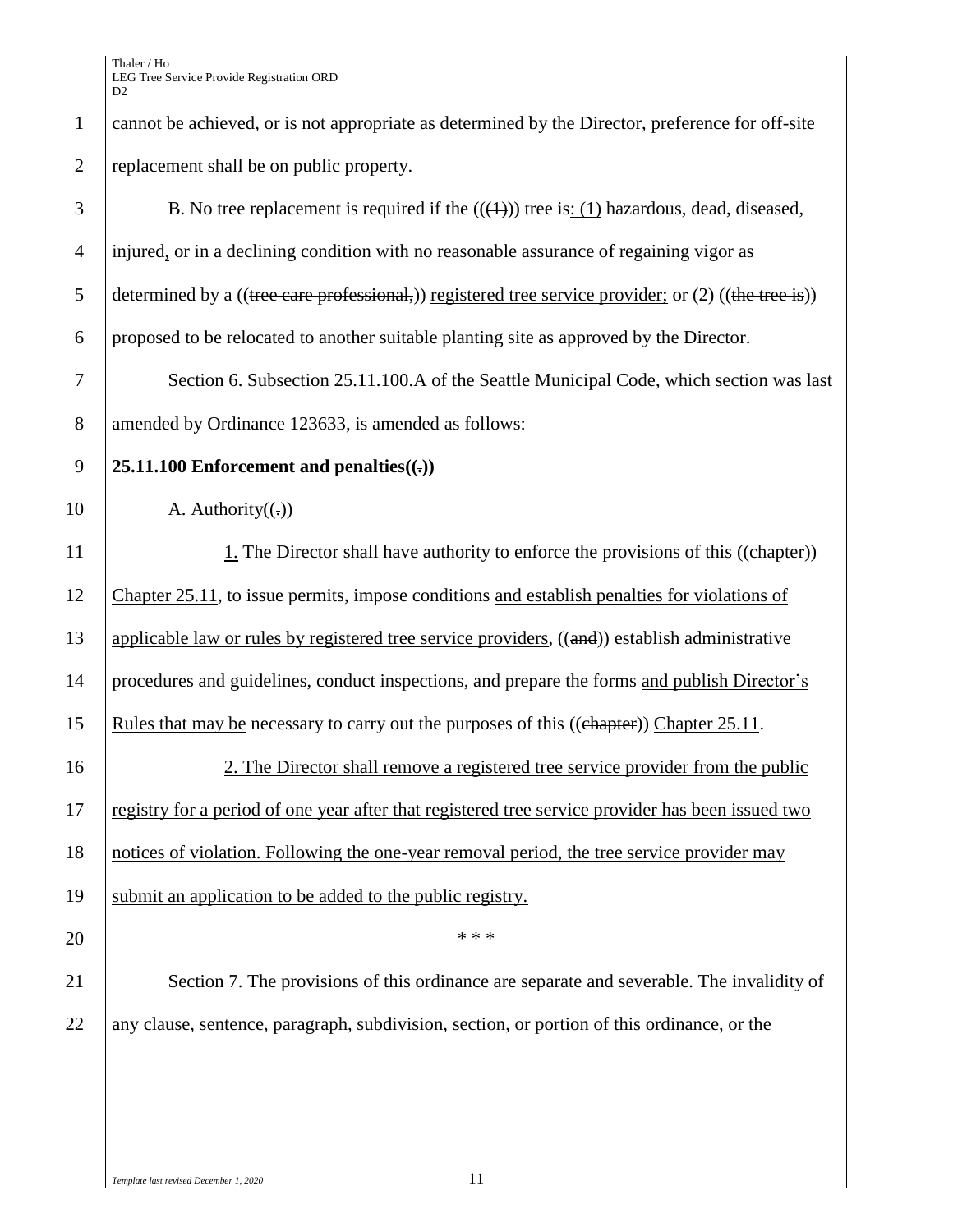- 1 invalidity of its application to any person or circumstance, does not affect the validity of the
- 2 remainder of this ordinance or the validity of its application to other persons or circumstances.